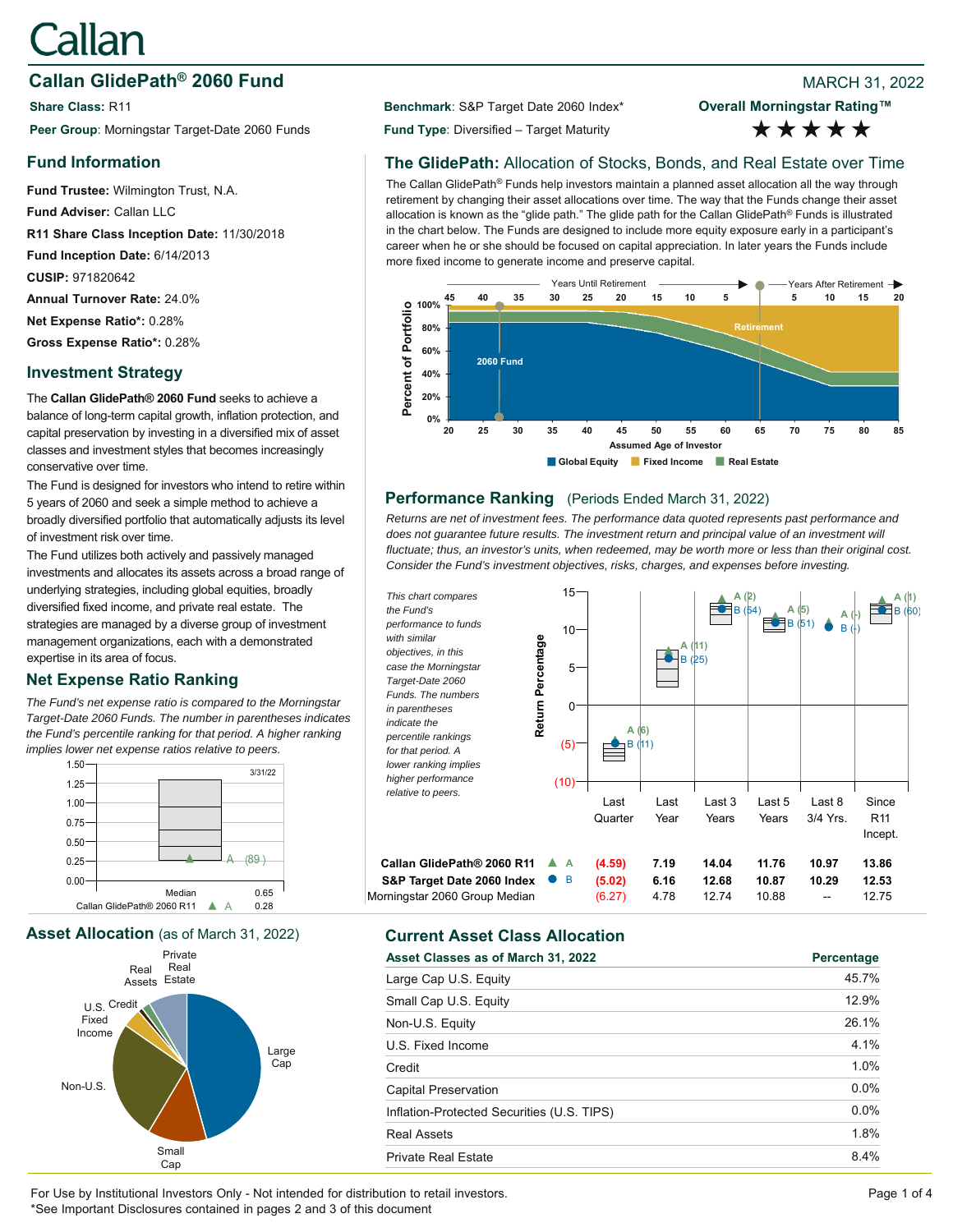#### **General Disclosures**

The Callan GlidePath® 2060 Fund (the "Fund") is part of a collective trust maintained by Wilmington Trust, N.A. (the "Trustee") that invests in underlying mutual fund and collective trust investments (the "Underlying Funds").

The performance data shown represents past performance and should not be considered indicative of future results. Principal value and investment return will fluctuate. An investor's units when redeemed may be worth more or less than the original investment. Fund portfolio statistics change over time. The Fund should not be invested in based solely on age or retirement date, and the stated asset allocation may be subject to change. Investments in the Fund are not insured or guaranteed by any bank, the FDIC, or any other governmental entity.

Participation in the Fund is governed by a Declaration of Trust and terms of the participation materials which must be reviewed and signed by the plan sponsor in order to invest in the Fund.

Neither the Securities and Exchange Commission nor any other regulatory body has approved or disapproved the Fund or passed upon the accuracy or adequacy of this disclosure statement.

Asset allocation exhibits may not add to 100% due to exclusion of cash or rounding.

#### **Fund Legal Structure**

The Fund is part of the Callan Open Architecture Trust, Trusteed by Wilmington Trust N.A. operated by the Trustee. The Trust is advised on a non-discretionary basis by Callan LLC ("Callan"), a registered investment advisor. The Trustee maintains ultimate fiduciary authority over the management of, and investments made in, the Fund. The Fund is not a mutual fund and is not registered as an investment company under the Investment Company Act of 1940, as amended.

#### **Investment Risk**

The Fund may invest in any or all of the following investments, each of which poses its own unique set of risks.

- **Foreign Securities Funds/Emerging Markets Funds:** Funds that invest in foreign securities involve special additional risks. These risks include, but are not limited to, currency risk, political risk, and risk associated with varying accounting standards. Investing in emerging markets may accentuate these risks.
- **Small Cap Funds: Funds that invest in stocks of small companies** involve additional risks. The securities of these companies may be more volatile and less liquid than the securities of larger companies. Smaller companies typically have a higher risk of failure, and are not as well established as larger blue-chip companies. Historically, smaller-company stocks have experienced a greater degree of market volatility than the overall market average.
- **Fixed Income Funds:** Funds that invest in lower-rated debt securities (commonly referred to as junk bonds) involve additional risks because of the lower credit quality of the securities in the portfolio. This may cause possible higher level of volatility and increased risk of default.
- **Funds containing Direct Property Investments or Real Estate Investment Trusts (REITs):** Funds that invest directly in real properties or indirectly through REITs involve special additional risks. These risks include: risks associated with a lack of liquidity during times of stress in the real estate markets; risks associated with valuation standards; risks associated with the financing of the underlying properties; and general risks affecting the real estate market. Historically REITs have experienced a greater degree of market volatility than the overall stock market average.

#### **Investment Fees**

The participant will incur management fees, trustee fees, and other operating expenses related to the Fund. Other operating expenses may include, but are not limited to, audit expenses, custody service fees, tax form preparation expenses, legal and other fees.

The participants in the Fund will also incur expenses from the Underlying Funds, which includes management fees, audit fees, trustee fees, and other expenses (the "Acquired Fund Fees and Expenses") in relation to the management of the Underlying Funds. Some of the Acquired Fund Fees and Expenses are expensed directly to the Underlying Funds and are not charged directly to the Fund. They are not direct costs paid by the Fund and are not used to calculate the Fund's net asset value. They have no impact on the costs associated with Fund operations. However, some of the Acquired Fund Fees and Expenses are accrued for in the Fund and therefore directly impact the Fund's net asset value.

The Fund's net expense ratio is 0.28% of net assets. This is an estimated rate. Below is a breakdown of the fees on the Fund. Fee components may not sum to Gross Expense Ratio or Net Expense Ratio due to rounding.

| Callan GlidePath® 2060 Fund                                      |            |
|------------------------------------------------------------------|------------|
| Management Fee:                                                  | $0.00\%$   |
| Trustee Fee:                                                     | 0.03%      |
| Service Fee:                                                     | $0.00\%$   |
| Other Expenses:                                                  | 0.01%      |
| Acquired Fund Fees and Expenses (Underlying Funds):              | 0.24%      |
| Total Annual Fund Expense Ratio (Gross Expense Ratio):           | 0.28%      |
| Fee Waiver and Expense Reimbursement:                            | $(0.00\%)$ |
| <b>Total Annual Fund Operating Expenses (Net Expense Ratio):</b> | 0.28%      |

"Other Expenses" are based on estimated amounts for the current fiscal year. Callan has agreed to cap Other Expenses at 0.01% of net assets. Without the expense cap, total expenses would be higher. Callan can cease this arrangement at any time.

The example in the following table is intended to explain the ongoing costs of investing in the Fund and to compare these costs with the ongoing costs of investing in other collective funds. The first column provides information about actual account values and actual expenses. The second column provides information about hypothetical account values and hypothetical expenses based on the Fund's actual expense ratio and an assumed rate of return of 5.00% per year before expenses, which is not the Fund's actual return. The hypothetical account values and expenses may not be used to estimate the actual account balance or expenses paid for the period. This example is based on an investment of \$1,000 invested over a full one-year time period.

| Callan GlidePath <sup>®</sup> 2060 Fund                                     | Value      | <b>Actual Hypothetical</b><br>Value <sup>1</sup> |
|-----------------------------------------------------------------------------|------------|--------------------------------------------------|
| Beginning Account Value -<br>March 31, 2021                                 | \$1,000.00 | \$1,000.00                                       |
| Ending Account Value -<br>March 31, 2022 (gross of all fees)                | \$1.074.70 | \$1.050.00                                       |
| Expenses paid during the year                                               | \$0.43     | \$0.42                                           |
| Expenses paid during the year (includes<br>Acquired Fund Fees and Expenses) | \$3.05     | \$2.98                                           |
| <sup>1</sup> Assuming a 5% return                                           |            |                                                  |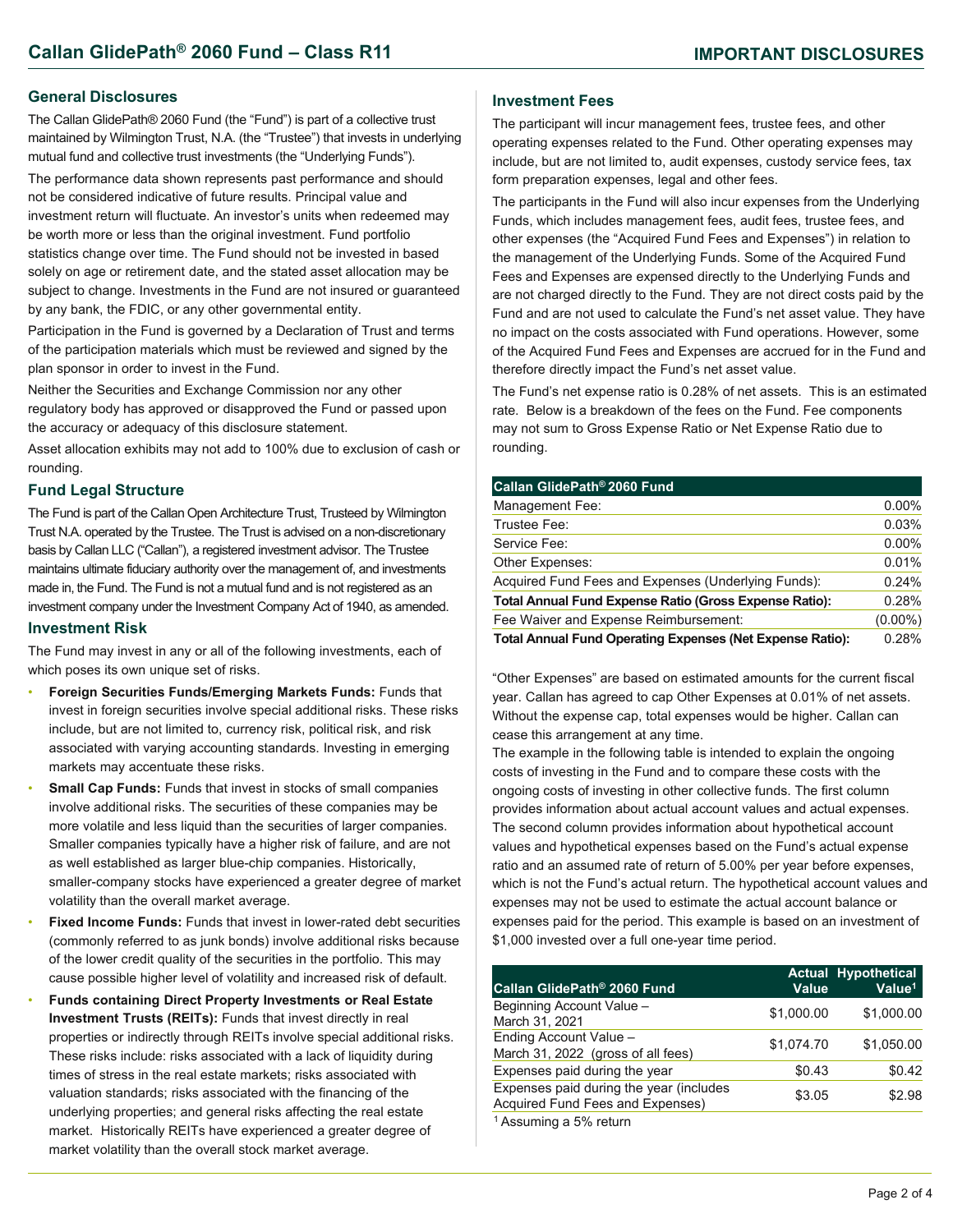#### **Underlying Funds**

The Fund is a unitized "fund-of-funds" which means that it is made up of a broad array of Underlying Funds that act as building blocks for the overall portfolio.

The tables below detail the funds employed within each of the asset classes that make up the overall asset allocation for the Fund.

#### **Large Cap U.S. Equity**

| <b>Underlying Fund</b>                 | <b>Ticker</b> | <b>Strategy</b>    |
|----------------------------------------|---------------|--------------------|
| BlackRock Russell 1000                 | NA            | Russell 1000 Index |
| <b>Small Cap U.S. Equity</b>           |               |                    |
| <b>Underlying Fund</b>                 | <b>Ticker</b> | <b>Strategy</b>    |
| <b>Rlock Dock AlphaTilte Small Cap</b> | <b>DDCKY</b>  | Small Cap Caro     |

| <b>BlackRock AlphaTilts Small Cap</b> | <b>BDSKX</b> | Small Cap Core |
|---------------------------------------|--------------|----------------|
| Pleiades Small Cap                    | <b>NA</b>    | Small Cap Core |
| PIMCO StocksPLUS© Small CIT           | <b>NA</b>    | Small Cap Core |
| BlackRock S&P 600                     | <b>NA</b>    | S&P 600 Index  |

#### **Non-U.S. Equity**

| <b>Underlying Fund</b>                  | <b>Ticker</b> | <b>Strategy</b>             |
|-----------------------------------------|---------------|-----------------------------|
| American Funds EuroPacific Growth       | <b>RERGX</b>  | <b>International Equity</b> |
| Dodge & Cox International               | <b>DODFX</b>  | <b>International Equity</b> |
| Marathon-London Global Ex US            | <b>NA</b>     | <b>International Equity</b> |
| Sprucegrove All Country World ex U.S.   | <b>NA</b>     | <b>International Equity</b> |
| <b>DFA Emerging Markets Core Equity</b> | <b>DFCEX</b>  | <b>Emerging Markets</b>     |
| American Century EM                     | <b>NA</b>     | <b>Emerging Markets</b>     |
| Lazard EAFE Small Cap                   | <b>NA</b>     | International Small         |
| <b>BlackRock MSCI EAFE</b>              | NA            | <b>MSCI EAFE Index</b>      |

#### **Diversified Real Asset**

| <b>Underlying Fund</b>       | <b>Ticker</b> | <b>Strategy</b>            |
|------------------------------|---------------|----------------------------|
| <b>BBH TIPS</b>              | <b>NA</b>     | U.S. TIPS                  |
| Lazard Global Infrastructure | <b>GLIFX</b>  | Infrastructure             |
| <b>GMO Resources Fund</b>    | <b>GAAHX</b>  | <b>Natural Resources</b>   |
| DFA Global Real Estate       | <b>DFGEX</b>  | Global REITs               |
| <b>Prudential PRREF II</b>   | <b>NA</b>     | <b>Private Real Estate</b> |
| Principal US Property Fund   | <b>NA</b>     | Private Real Estate        |

#### **U.S. Fixed Income**

| <b>U.S. Fixed Income</b>                   |               |                              |
|--------------------------------------------|---------------|------------------------------|
| <b>Underlying Fund</b>                     | <b>Ticker</b> | <b>Strategy</b>              |
| <b>BlackRock Total Return</b>              | <b>NA</b>     | Core Plus Bond               |
| <b>FIAM Core Plus Commingled</b>           | <b>NA</b>     | Core Plus Bond               |
| Loomis Core Disciplined Alpha              | <b>NA</b>     | Core Bond                    |
| BlackRock U.S. Debt Index                  | <b>NA</b>     | <b>Blmberg Aggregate Idx</b> |
| <b>Credit</b><br><b>Underlying Fund</b>    | <b>Ticker</b> | <b>Strategy</b>              |
| AllianceBernstein                          | <b>AGDZX</b>  | High Income                  |
| MacKay Shields                             | <b>NA</b>     | High Yield Bond              |
| Prudential                                 | <b>NA</b>     | High Yield                   |
| Voya Senior Loan                           | <b>NA</b>     | Senior Loan                  |
| <b>Capital Preservation</b>                |               |                              |
| <b>Underlying Fund</b>                     | <b>Ticker</b> | <b>Strategy</b>              |
| <b>Galliard Stable Return</b>              | <b>NA</b>     | Stable Value                 |
| BlackRock 1-3 Year Gov/Cred Index          | <b>NA</b>     | Short Term Bond              |
| Inflation Protected Securities (U.S. TIPS) |               |                              |
| <b>Underlying Fund</b>                     | <b>Ticker</b> | <b>Strategy</b>              |
| Brown Brothers Harriman Inflation-Idx      | <b>NA</b>     | U.S. TIPS                    |

#### **Performance**

Total return performance reflects all investment fees, Trustee fees, capital gains, income, dividends, and any applicable expenses incurred in the operation of the Fund. Prior to inception of Class R11 (11/30/2018) performance shown reflects the fund's oldest share class, Class MO. The primary benchmark shown for the Fund is the S&P Target Date 2060+ Index. The index automatically adjusts its asset allocation over time to reflect reductions in potential risk as an investor's target date approaches. The Fund's portfolio may differ significantly from the securities in the index.

The peer group shown for the Fund is the Morningstar Target-Date 2060 Funds. The Morningstar Target-Date 2060 Funds universe contains target-date portfolios that provide a diversified exposure to stocks, bonds, and cash for those investors who have a specific date in mind (in this case, the year 2060) for retirement. These portfolios aim to provide investors with an optimal level of return and risk, based solely on the target date. Management adjusts the allocation among asset classes to more-conservative mixes as the target date approaches, following a preset glide path. A target-date portfolio is part of a series of funds offering multiple retirement dates to investors.

The Fund's performance and net expense ratio is ranked against this Morningstar universe for comparison purposes only.

#### **About the Fund's Sub-Advisor**

Founded in 1973, Callan is one of the largest independently-owned investment management and consulting firms in the United States. Headquartered in San Francisco, with offices across the country, Callan provides research, education, decision support, and advice to institutional investors representing approximately \$2 trillion in total assets.